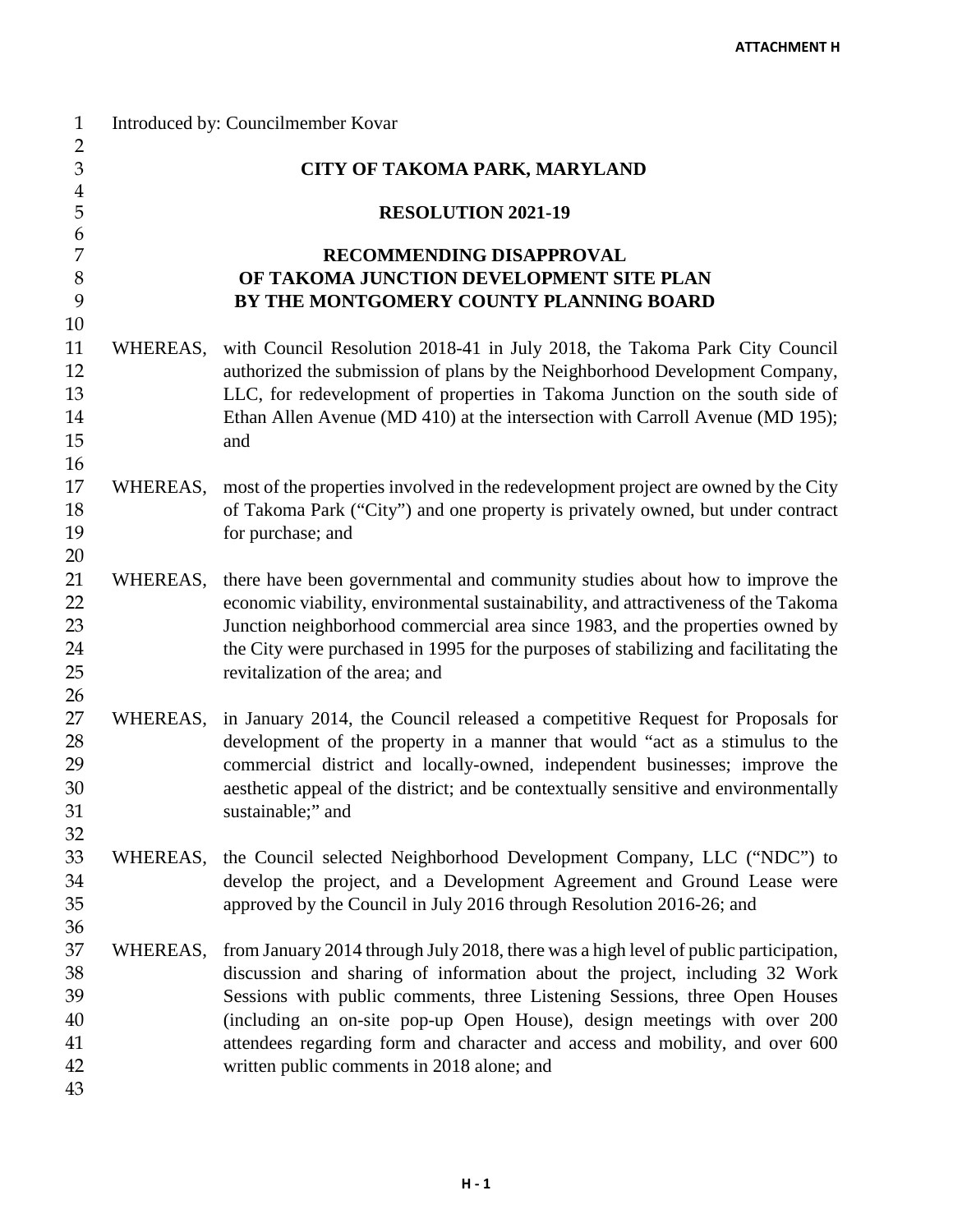**ATTACHMENT H**

| $\mathbf{1}$<br>$\overline{2}$<br>3<br>$\boldsymbol{4}$<br>5 | WHEREAS, | this level of public participation and Council consideration informed the adoption<br>of Resolution 2018-41 with its many provisions to guide and assess the final site<br>plan to be prepared and submitted to the Montgomery County Planning Board once<br>the Montgomery County development review process was completed; and                                                                                                                     |
|--------------------------------------------------------------|----------|------------------------------------------------------------------------------------------------------------------------------------------------------------------------------------------------------------------------------------------------------------------------------------------------------------------------------------------------------------------------------------------------------------------------------------------------------|
| 6<br>7<br>$8\,$                                              | WHEREAS, | the agency review of the plans submitted on January 15, 2021 is now nearly<br>complete; and                                                                                                                                                                                                                                                                                                                                                          |
| 9<br>10<br>11                                                | WHEREAS, | many changes to the plans have been made since July 2018 in response to the<br>comments made through the agency review process; and                                                                                                                                                                                                                                                                                                                  |
| 12<br>13<br>14<br>15                                         | WHEREAS, | the development review process requires the Takoma Park City Council to convey<br>its recommendations on the site plan to the Montgomery County Planning Board<br>prior to Board action; and                                                                                                                                                                                                                                                         |
| 16<br>17<br>18<br>19<br>20<br>21<br>22                       | WHEREAS, | there are additional provisions in City Council Resolution 2018-41 identifying<br>actions or outcomes that do not pertain directly to the Montgomery County<br>Planning Board review and which would need to be addressed separately, such as<br>how the Auto Clinic property will be combined with the remaining property, final<br>City approvals of tree and stormwater plans, and plans for continuity of operations<br>during construction; and |
| 23<br>24<br>25<br>26                                         | WHEREAS, | Maryland Department of Transportation State Highway Administration (MDOT-<br>SHA) has not approved a layby for use for deliveries for this project on State<br>Highway MD-410; and                                                                                                                                                                                                                                                                   |
| 27<br>28<br>29                                               | WHEREAS, | no other adequate and safe delivery options that can accommodate large vehicles<br>have been presented that would serve this site and the TPSS Co-op; and                                                                                                                                                                                                                                                                                            |
| 30<br>31<br>32<br>33                                         |          | WHEREAS, mediation between NDC and the TPSS Co-op led to an agreement regarding the<br>accommodation of deliveries, which included accommodation of large vehicles;<br>and                                                                                                                                                                                                                                                                           |
| 34<br>35<br>36                                               | WHEREAS, | Council reserves the option to reopen the review of the site plan as new information<br>is provided by NDC or by MDOT-SHA or other reviewing agencies; and                                                                                                                                                                                                                                                                                           |
| 37<br>38<br>39<br>40<br>41<br>42                             | WHEREAS, | as specified in Resolution 2018-41, NDC added windows and greater detail to the<br>rear façade and placed windows so as to minimize light pollution on nearby<br>residences, but there continues to be concern that the façade or the use of space<br>may need to be addressed to limit noise pollution and other negative impacts to the<br>neighborhood; and                                                                                       |
| 43<br>44                                                     | WHEREAS, | as specified in Resolution 2018-41, at least 2700 sq. ft. of public gathering space<br>should be provided that is not focused on outdoor dining but is shared space for                                                                                                                                                                                                                                                                              |